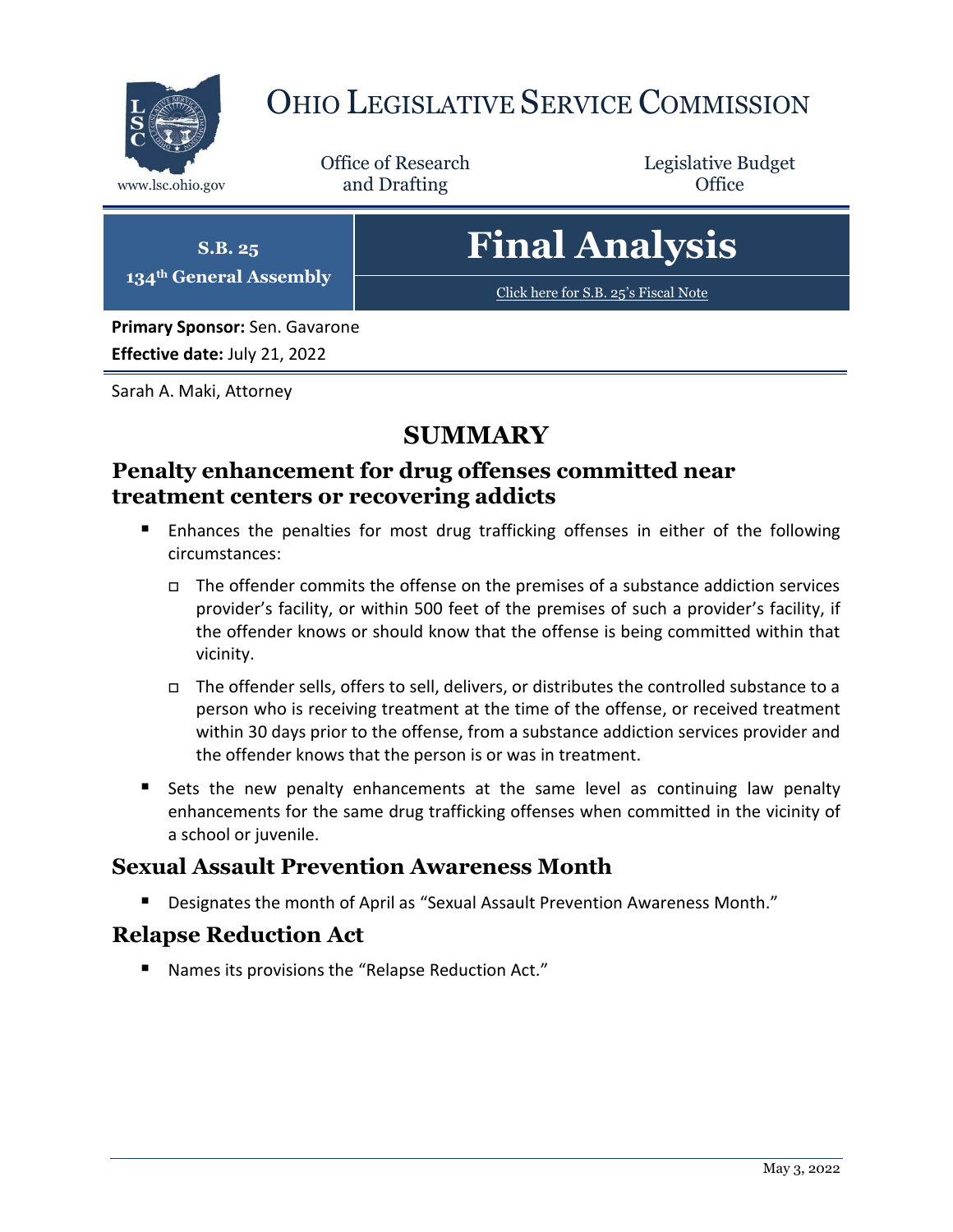## **DETAILED ANALYSIS**

#### **Penalty enhancement for drug offenses committed near treatment centers or recovering addicts**

The act generally enhances the penalties for trafficking in any Schedule I or II controlled substance, with the exception of marihuana or, in limited circumstances, a fentanyl-related compound combined with marihuana, when the offense is "committed in the vicinity of a substance addiction services provider or a recovering addict." The act does not apply the enhancement to trafficking in a Schedule III, IV, or V controlled substance or trafficking in marihuana. The act's penalty enhancements apply to the following drug trafficking offenses: $1$ 

- Aggravated trafficking in drugs (the drug involved in this offense is a Schedule I or II controlled substance other than marihuana, cocaine, L.S.D., heroin, a fentanyl-related compound, hashish, or a controlled substance analog);
- Trafficking in cocaine;
- Trafficking in L.S.D.;
- Trafficking in heroin;
- Trafficking in hashish;
- Trafficking in a controlled substance analog;
- Trafficking in a fentanyl-related compound (unless the fentanyl-related compound is combined with marihuana and the offender does not know or have reason to know that the mixture contains a fentanyl-related compound, in which case the offense is treated as trafficking in marihuana).

The act's penalty enhancements are equivalent to continuing law penalty enhancements, unchanged by the act, for the same drug offenses when committed in the vicinity of a school or juvenile (but note that for some of the offenses, when a specified large amount of the drug is involved, the commission of the offense in the vicinity of a school or juvenile or a substance addiction services provider or a recovering addict does not result in an enhanced penalty under continuing law or the act). The specific penalties and enhancements vary according to the particular type of controlled substance and amount of the controlled substance involved.<sup>2</sup> For example, under continuing law, if the amount of the drug involved in the offense of aggravated trafficking in drugs is less than 20 grams (the bulk amount), the offense is generally a fourth degree felony, but becomes a third degree felony when committed in the vicinity of a school or juvenile. Under the act, aggravated trafficking in that amount is also

 $\overline{a}$ 

 $1$  R.C. 2925.03(C)(1) and (4) to (9).

 $2$  R.C. 2925.03(C)(1) and (4) to (9).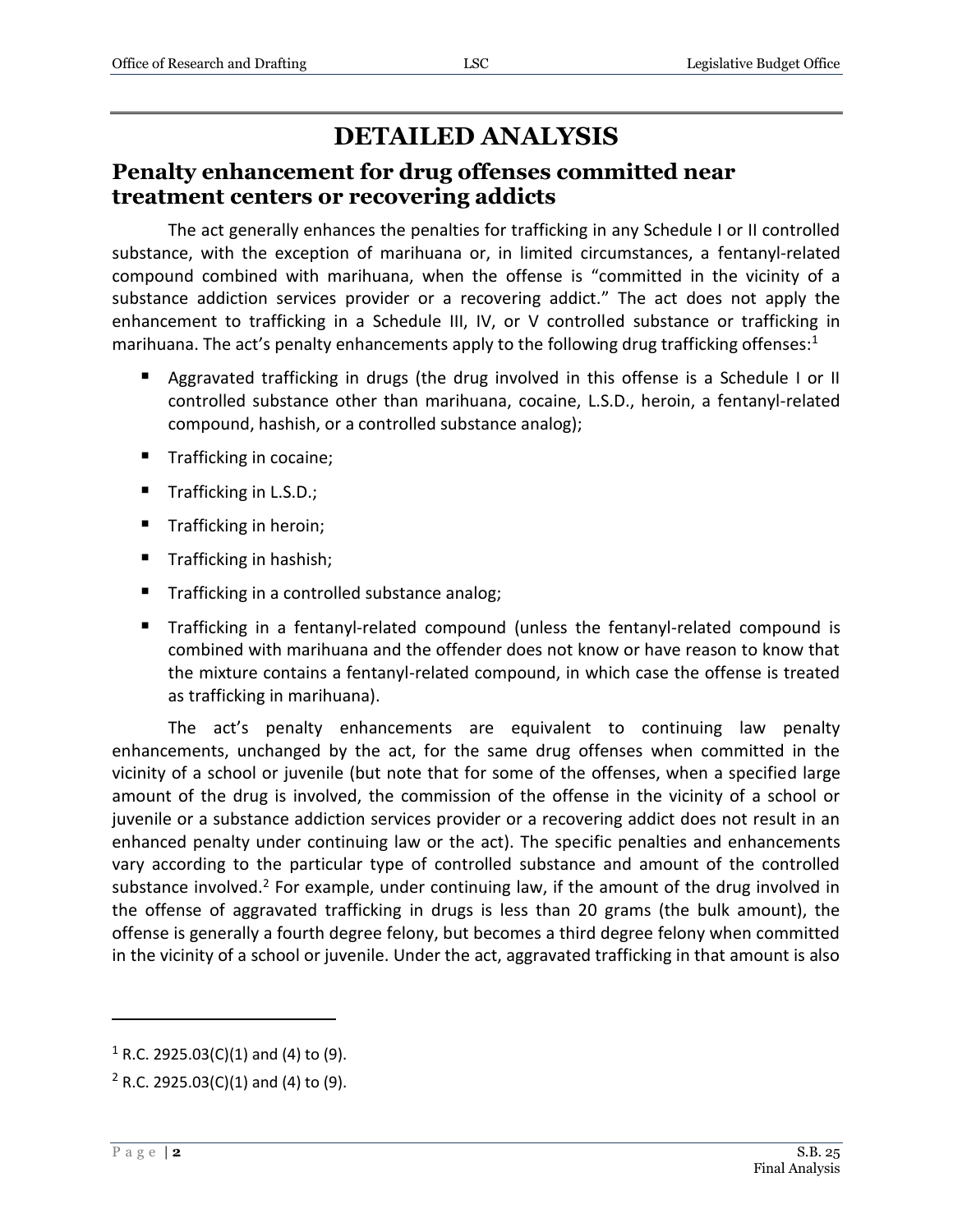a third degree felony when committed in the vicinity of a substance addiction services provider or a recovering addict.<sup>3</sup>

For purposes of the act, an offense is "**committed in the vicinity of a substance addiction services provider or a recovering addict**" if:<sup>4</sup>

1. The offender commits the offense on the premises of a substance addiction services provider's facility, including a facility licensed to provide methadone treatment under the law in effect until June 29, 2019, or an opioid treatment program licensed under the law that took effect on that date, or within 500 feet of the premises of a substance addiction services provider's facility, and the offender knows or should know that the offense is being committed within that vicinity; or

2. The offender sells, offers to sell, delivers, or distributes the controlled substance or controlled substance analog to a person who is receiving treatment at the time of the commission of the offense, or received treatment within 30 days prior to the commission of the offense, from a substance addiction services provider and the offender knows that the person is receiving or received that treatment.

Under the act, relevant to the meaning of "committed in the vicinity of a substance addiction services provider or a recovering addict":<sup>5</sup>

"**Substance addiction services provider**" means an agency, association, corporation or other legal entity, individual, or program that provides one or more of the following at a facility: (1) either alcohol addiction services, or drug addiction services, or both such services that are certified by the Director of Mental Health and Addiction Services under continuing law, or (2) recovery supports that are related to either alcohol addiction services, or drug addiction services, or both such services and paid for with federal, state, or local funds administered by the Department or a board of alcohol, drug addiction, and mental health services.

"**Premises of a substance addiction services provider's facility**" means the parcel of real property on which any substance addiction service provider's facility is situated.

"**Alcohol and drug addiction services**" means services, including intervention, for the treatment of alcoholics or persons who abuse drugs of abuse and for the prevention of alcoholism and drug addiction.

### **Sexual Assault Prevention Awareness Month**

| <b>Designation</b> | Sexual Assault Prevention Awareness Month <sup>6</sup> |
|--------------------|--------------------------------------------------------|
| Date               | The month of April                                     |

 $3$  R.C. 2925.03(C)(1)(a) and (b).

 $4$  R.C. 2925.01(QQ).

<sup>5</sup> R.C. 2925.01(RR) to (TT) and, by reference R.C. 5119.01, not in the act.

 $6$  R.C. 5.248.

 $\overline{a}$